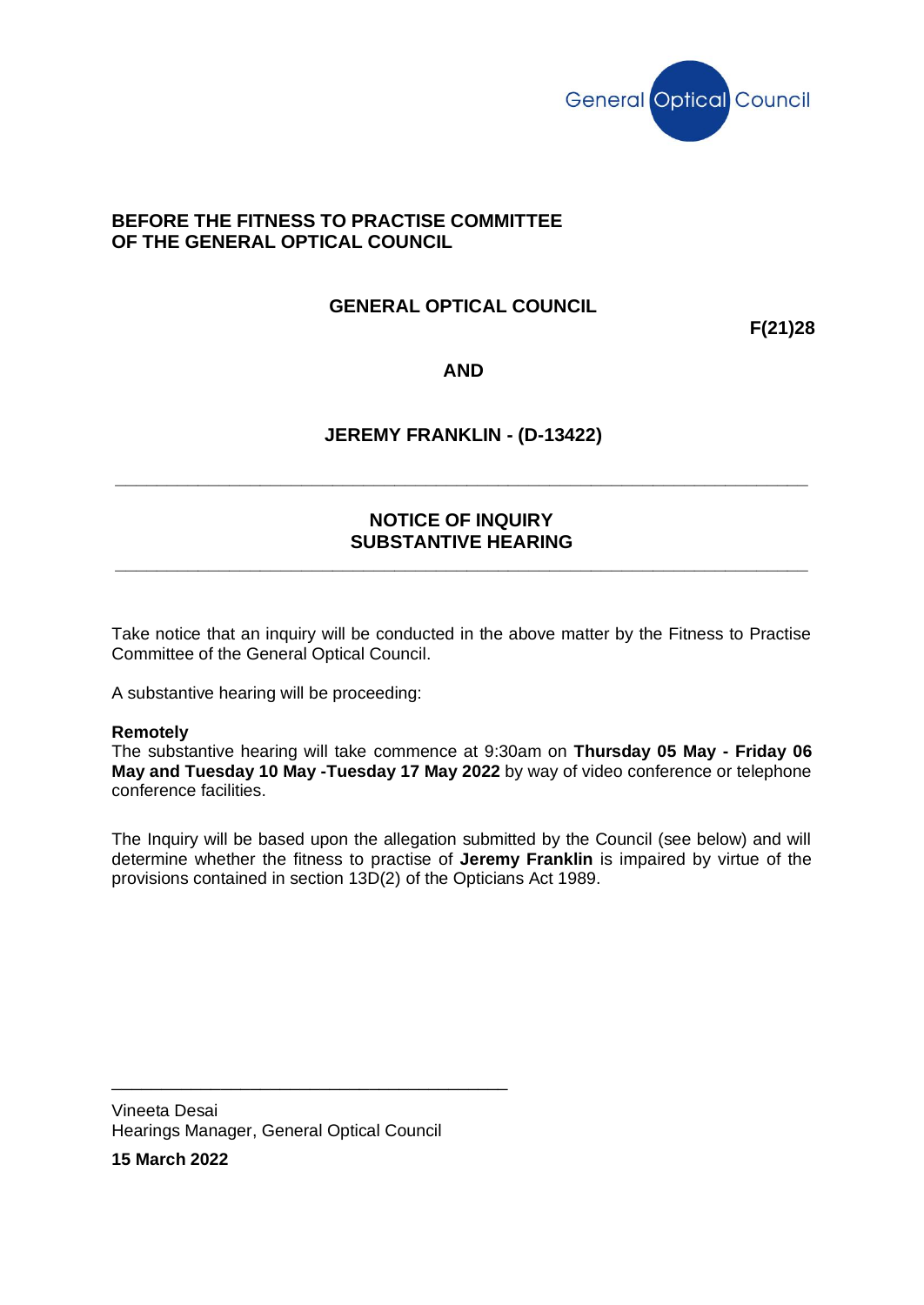### **ALLEGATION**

*The Council alleges that in relation to you, Mr Jeremy Franklin (D-13422), a Dispensing Optician:*

- *1. You failed to comply with the terms of your NHS General Ophthalmic Services ("GOS") contracts, in that you:*
	- *a. did not provide information requested by NHS England to comply with your GOS contract requirements as listed in the GOS Contract Application Report(s) and Action Plan(s) that were issued to you on:*
		- *i. 9 June 2016;*
		- *ii. 9 August 2017.*
	- *b. failed to attend a scheduled Mandatory Contract Monitoring Visit on or around 12 June 2017 which was scheduled for the purpose of you providing information requested by NHS England;*
	- *c. failed to provide three-months' notice to NHS England about the closure of your optical practices based in:*
		- *i. [redacted];*
		- *ii. [redacted]; and*
		- *iii. [redacted].*
	- *d. following the termination of your GOS contract on or around 10 October 2017, failed to inform NHS England until 3 January 2018 about any arrangements in place in relation to the NHS England patient records you held.*
- *2. On one or more occasion, you failed to communicate with NHS England and/or take appropriate action following:*
	- *a. NHS England's remedial notice dated 9 August 2017;*
	- *b. Breach Notice issued under the GOS Contract Regulation 2013 dated 29 August 2017;*
	- *c. Notice of Contracts Termination dated 10 October 2017.*
- *3. Prior to or immediately after the closure of your [redacted] optical practices, you failed to inform patients about the arrangements that were in place in relation to their patient records previously held at these practices.*

#### *Patient A*

- *4. On 27 June 2017, Patient A attended a consultation with you and you failed to:*
	- *a. adequately consider Patient A's history prior to or during the consultation;*
	- *b. adequately assess Patient A during the consultation;*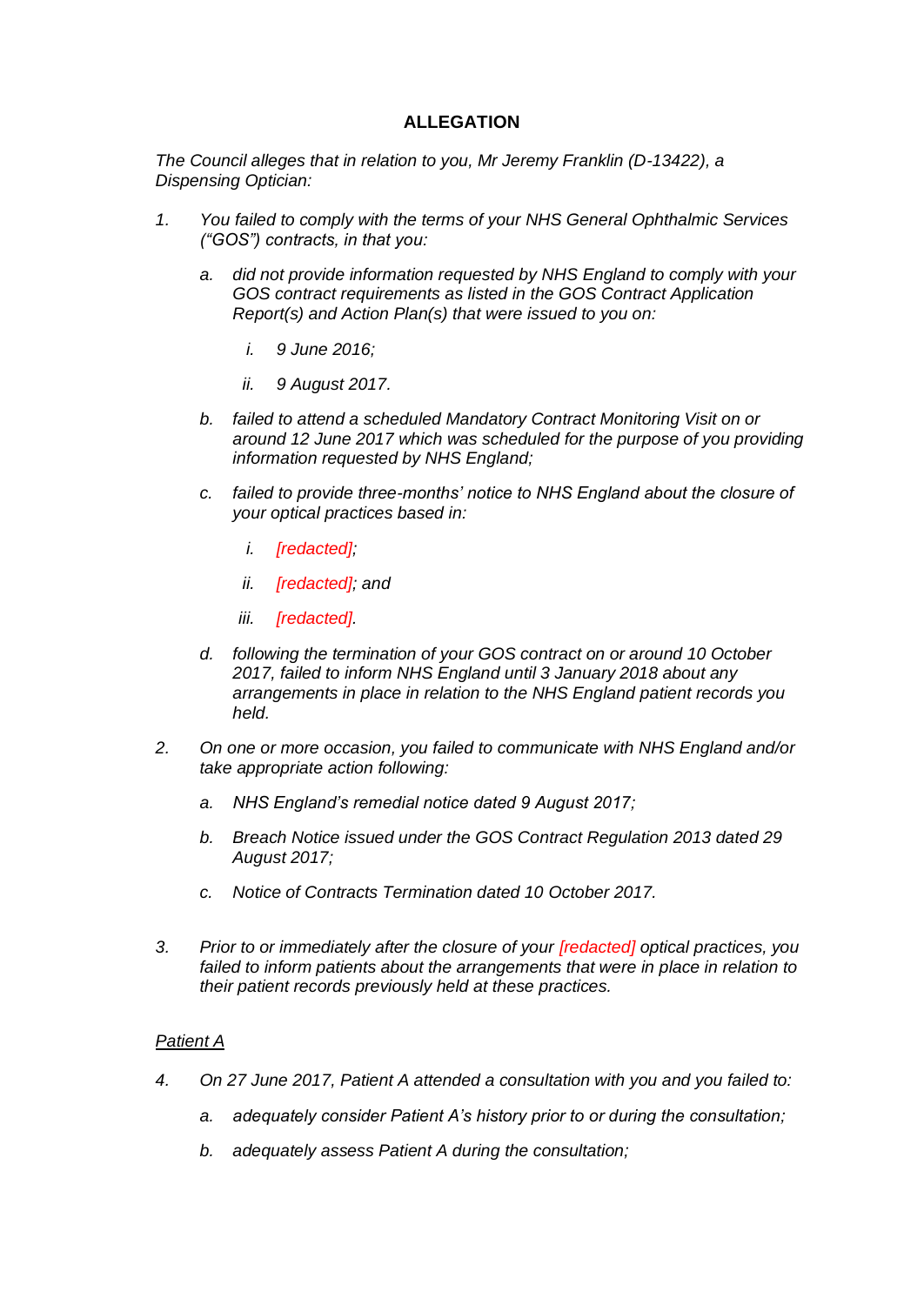- *c. take appropriate measurements during the consultation;*
- *d. consider dispensing two separate pairs of glasses to Patient A for an initial period before suggesting varifocals;*
- *e. record adequate notes of the consultation.*
- *5. On 1 August 2017, Patient A attended a consultation with you and you failed to:*
	- *a. adequately consider Patient A's history prior to or during the consultation;*
	- *b. adequately assess Patient A during the consultation;*
	- *c. record adequate notes of the consultation.*
- *6. On 16 August 2017, Patient A attended a consultation with you and you failed to:*
	- *a. adequately consider Patient A's history prior to or during the consultation;*
	- *b. adequately assess Patient A during the consultation;*
	- *c. carry out a dispensing triage prior to adjusting the frames of Patient A's spectacles;*
	- *d. record adequate notes of the consultation;*
	- *e. book a further eye examination for Patient A.*

#### *Patient B*

- *7. On 27 June 2017, Patient B attended a consultation with you and you failed to:*
	- *a. adequately consider Patient B's history prior to or during the consultation;*
	- *b. adequately assess Patient B during the consultation;*
	- *c. take appropriate measurements during the consultation;*
	- *d. select suitable frames in that the frames you selected were not sufficiently robust to accommodate the weight of the lenses;*
	- *e. record adequate notes of the consultation.*
- *8. On 1 August 2017, Patient B attended a consultation with you and you failed to:*
	- *a. adequately consider Patient B's history prior to or during the consultation;*
	- *b. adequately assess Patient B during the consultation;*
	- *c. check or set up the spectacles that were dispensed to Patient B prior to collection;*
	- *d. make adequate adjustments to Patient B's frames;*
	- *e. record adequate notes of the consultation.*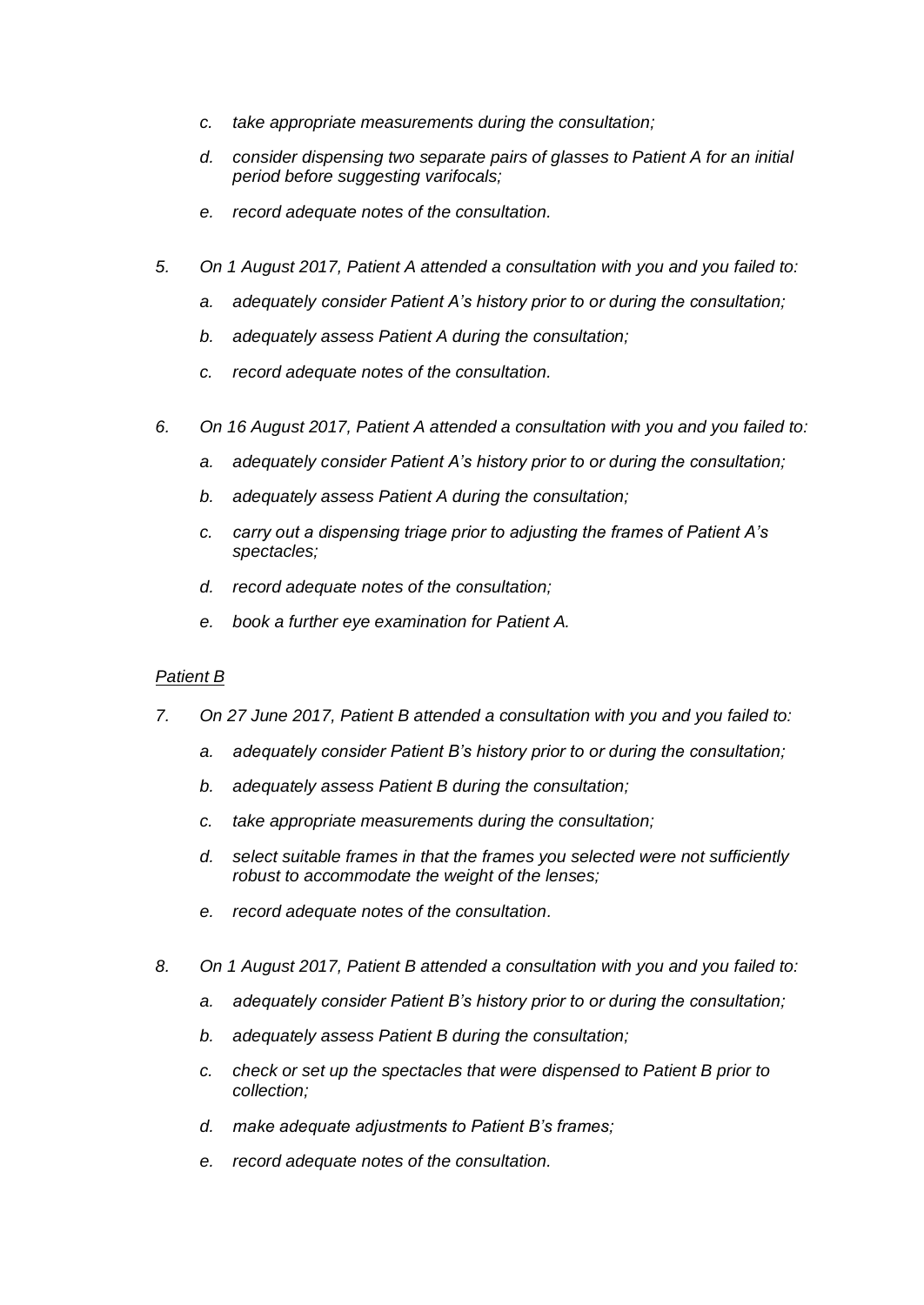- *9. On 16 August 2017 Patient B attended a consultation with you and you failed to:*
	- *a. adequately consider Patient B's history prior to or during the consultation;*
	- *b. adequately assess Patient B during the consultation;*
	- *c. take appropriate action to mitigate the issues that Patient B reported to you;*
	- *d. make adequate adjustments to the frames of Patient B's spectacles;*
	- *e. carry out a dispensing triage prior to adjusting the frames of Patient B's spectacles;*
	- *f. record adequate notes of the consultation.*

#### *Patient A and B*

- *10. Between 26 September 2017 and 26 October 2017, you failed to:*
	- *a. respond to telephone calls from Patient A and/or Patient B regarding further issues with their spectacles;*
	- *b. attempt to resolve the concerns of Patient A and/or Patient B regarding their spectacles.*
- *11. Prior to 26 October 2017, you failed to:*
	- *a. inform Patient A and/or Patient B of the closure of your [redacted] Practice;*
	- *b. provide Patient A and/or Patient B with alternative arrangements in relation to continuing professional services.*

*And by virtue of the facts set out above, your fitness to practise is impaired by reason of misconduct.*